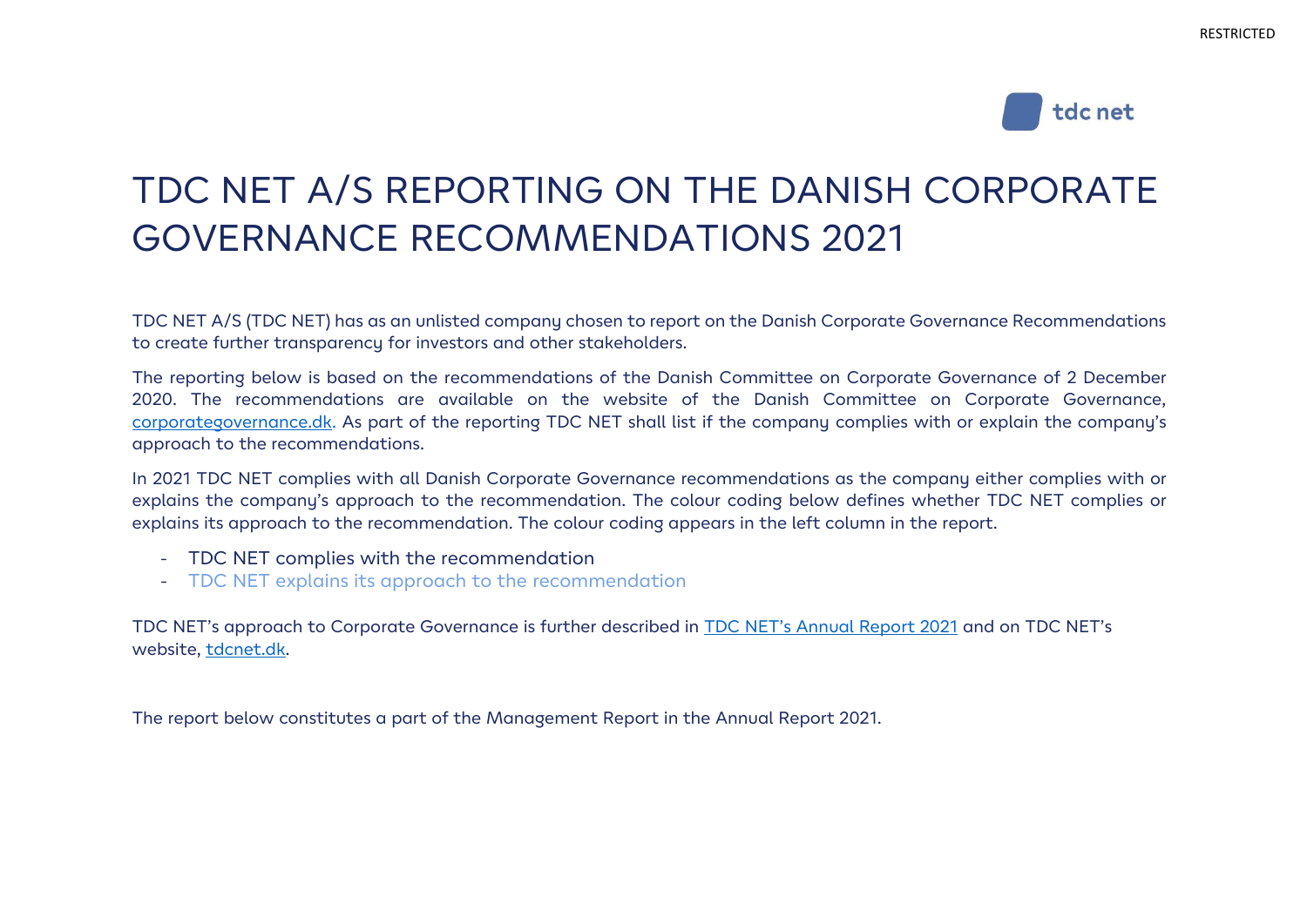

## 1. Interaction with the company's shareholders, investors and other stakeholders

| No.    | Recommendation                                                                                                                                                                                                                                                                                                                             | TDC NET's approach                                                                                                                                                                                                                                                                                                                     |
|--------|--------------------------------------------------------------------------------------------------------------------------------------------------------------------------------------------------------------------------------------------------------------------------------------------------------------------------------------------|----------------------------------------------------------------------------------------------------------------------------------------------------------------------------------------------------------------------------------------------------------------------------------------------------------------------------------------|
|        | 1.1 Communication with the company's shareholders, investors and other stakeholders                                                                                                                                                                                                                                                        |                                                                                                                                                                                                                                                                                                                                        |
| 1.1.1. | The Committee recommends that management through<br>ongoing dialogue and interaction ensures that shareholders,<br>investors and other stakeholders gain the relevant insight<br>into the company's affairs, and that the Board of Directors<br>obtains the possibility of hearing and including their views in<br>its work.               | The Board of Directors has an ongoing and<br>continuous dialogue with the shareholders through<br>an approved communications process and the<br>Board of Directors regularly reviews and approves<br>TDC NET's strategy.                                                                                                               |
|        |                                                                                                                                                                                                                                                                                                                                            | Furthermore, two board members elected by the<br>general meeting are employed by consortium<br>investors and the Board of Directors has appointed<br>four board observers who are employed by<br>consortium investors.                                                                                                                 |
| 1.1.2. | The Committee recommends that the company adopts<br>policies on the company's relationships with its<br>shareholders, investors and if relevant other stakeholders in<br>order to ensure that the various interests are included in the<br>company's considerations and that such policies are made<br>available on the company's website. | The Board of Directors ensures an ongoing and<br>continuous dialogue with its shareholders ref<br>section 1.1.1.                                                                                                                                                                                                                       |
|        |                                                                                                                                                                                                                                                                                                                                            | The relationship between the company and the<br>shareholders are to some level described in the<br>Delegated Authorities for the company and the<br>Rules of Procedures for the Board of Directors.<br>Given the ownership structure of cpmpany, the<br>company has not found it necessary to publish the<br>documents on its website. |
|        |                                                                                                                                                                                                                                                                                                                                            | TDC NET has a well-established relation to its<br>debt investors and has in 2021 hosted conference                                                                                                                                                                                                                                     |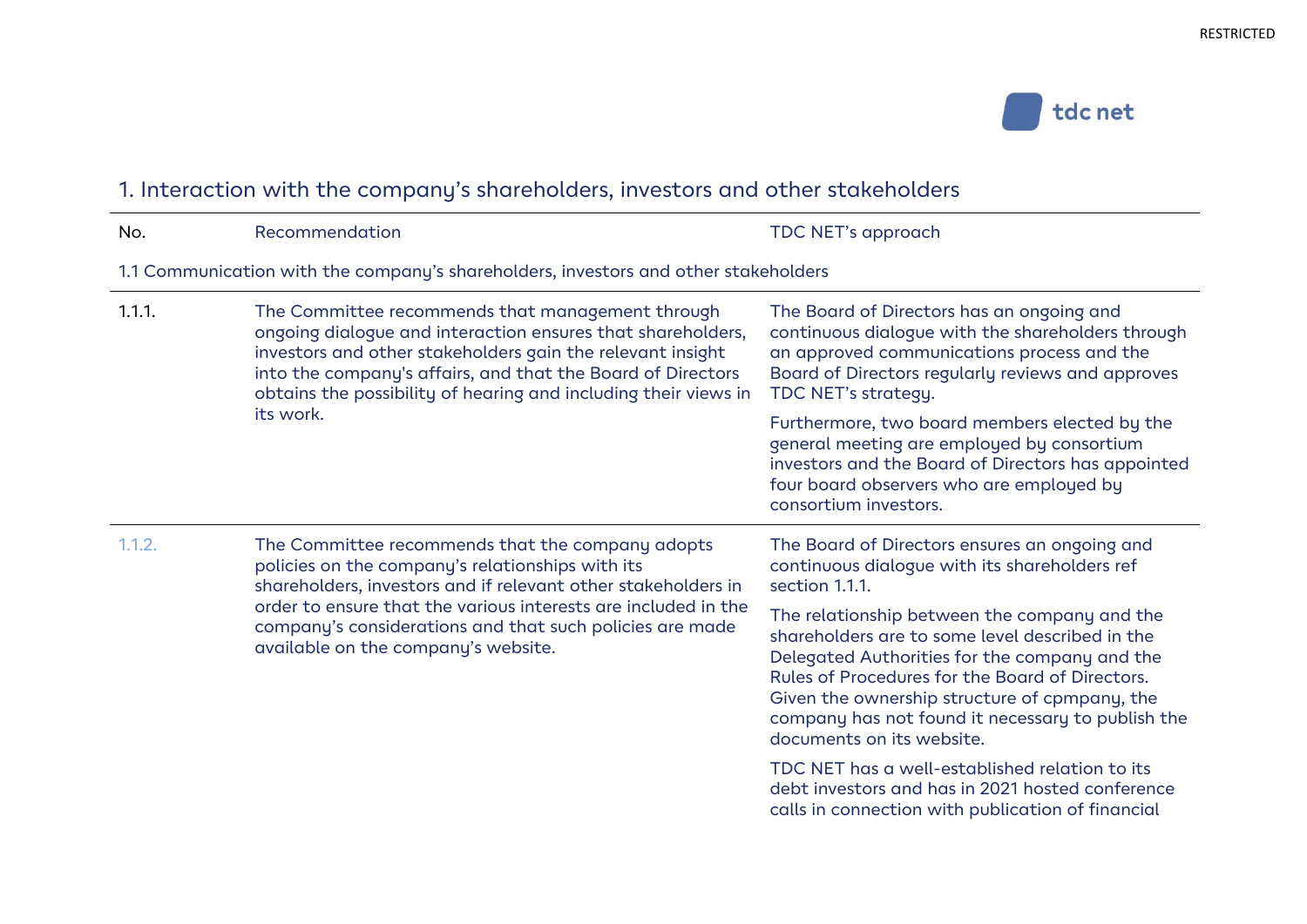

|                   |                                                                                                                                                                                                                                                                                                                                                                                                                                                                                                           | reports. Given the ownership structure of the<br>company, the company has not published investor<br>related documents on its website.                                                                                                                                                                                                                                                   |
|-------------------|-----------------------------------------------------------------------------------------------------------------------------------------------------------------------------------------------------------------------------------------------------------------------------------------------------------------------------------------------------------------------------------------------------------------------------------------------------------------------------------------------------------|-----------------------------------------------------------------------------------------------------------------------------------------------------------------------------------------------------------------------------------------------------------------------------------------------------------------------------------------------------------------------------------------|
| 1.1.3.            | The Committee recommends that the company publishes<br>quarterly reports.                                                                                                                                                                                                                                                                                                                                                                                                                                 | In 2021, TDC Group published quarterly financial<br>reports in accordance with the recommendation.                                                                                                                                                                                                                                                                                      |
|                   | 1.2 The general meeting                                                                                                                                                                                                                                                                                                                                                                                                                                                                                   |                                                                                                                                                                                                                                                                                                                                                                                         |
| 1.2.1.            | The Committee recommends that the Board of Directors<br>organizes the company's general meeting in a manner that<br>allows shareholders, who are unable to attend the meeting<br>in person or are represented by proxy at the general<br>meeting, to vote and raise questions to the management<br>prior to or at the general meeting. The Committee<br>recommends that the Board of Directors ensures that<br>shareholders can observe the general meeting via webcast<br>or other digital transmission. | The company invites its sole shareholder TDC NET<br>Holding A/S to participate in general meetings via<br>a notice to convene. A notice in accordance with<br>the Company's article of associations is sent to<br>TDC NET Holding A/S and the general meetings<br>are convened in a way that supports active<br>ownership and support the conditions set out in<br>this recommendation. |
| 1.2.2.            | The Committee recommends that proxies and postal votes<br>to be used at the general meeting enable the shareholders<br>to consider each individual item on the agenda.                                                                                                                                                                                                                                                                                                                                    | Given the ownership structure of the company<br>proxies and postal votes are not relevant.                                                                                                                                                                                                                                                                                              |
| 1.3 Takeover bids |                                                                                                                                                                                                                                                                                                                                                                                                                                                                                                           |                                                                                                                                                                                                                                                                                                                                                                                         |
| 1.3.1.            | The Committee recommends that the company has a<br>procedure in place in the event of takeover bids, containing<br>a "road map" covering matters for the Board of Directors to<br>consider in the event of a takeover bid, or if the Board of<br>Directors obtains reasonable grounds to suspect that a                                                                                                                                                                                                   | Given the ownership structure of the company and<br>the ongoing dialogue with shareholders described<br>in sections 1.1.1 and 1.1.2, the company has not<br>found it necessary with such a written procedure.                                                                                                                                                                           |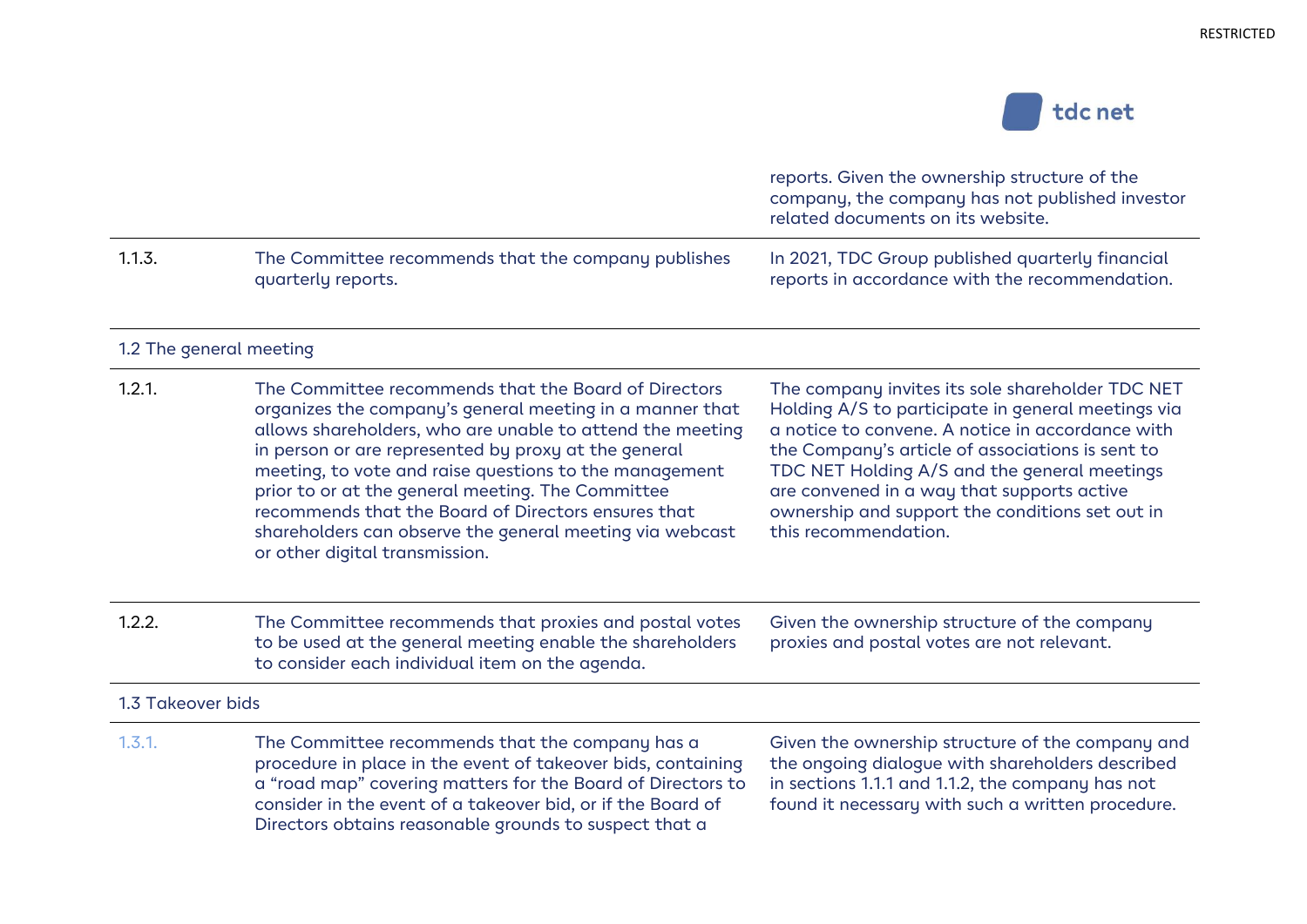

takeover bid may be submitted. In addition, it is recommended that it appears from the procedure that the Board of Directors abstains from countering any takeover bids by taking actions that seek to prevent the shareholders from deciding on the takeover bid, without the approval of the general meeting.

The conditions set out in the Rules of Procedures for the Board of Directors ensure that the shareholders at any time will have an active role in deciding on a potential takeover bid.

#### 1.4 Corporate Social Responsibility

1.4.1. The Committee recommends that the Board of Directors adopts a policy for the company's corporate social responsibility, including social responsibility and sustainability, and that the policy is available in the management commentary and/or on the company's website. The Committee recommends that the Board of Directors ensures compliance with the policy.

In TDC NET sustainability is an integrated part of the corporate network champions strategy. As the largest national, digital infrastructure provider TDC NET takes full responsibility for running the business in a sustainable manner. The sustainability strategy is developed based on TDC NET's material topics, strategic business priorities, values and core competencies.

The Board of Directors has approved the sustainability strategy including sustainability policy, data ethics policy, partner code of conduct, anticorruption and bribery policy and tax governing principles as well as accession and the adherence to the UN Global Compact.

The strategy and the related policies, objectives and results of the company's work with sustainability are described and are available on the company's website and in an online Sustainability Report which is published as part of the company's responsibilities under the Danish Financial Statements Act and also as an integrated part of the company's Annual Report.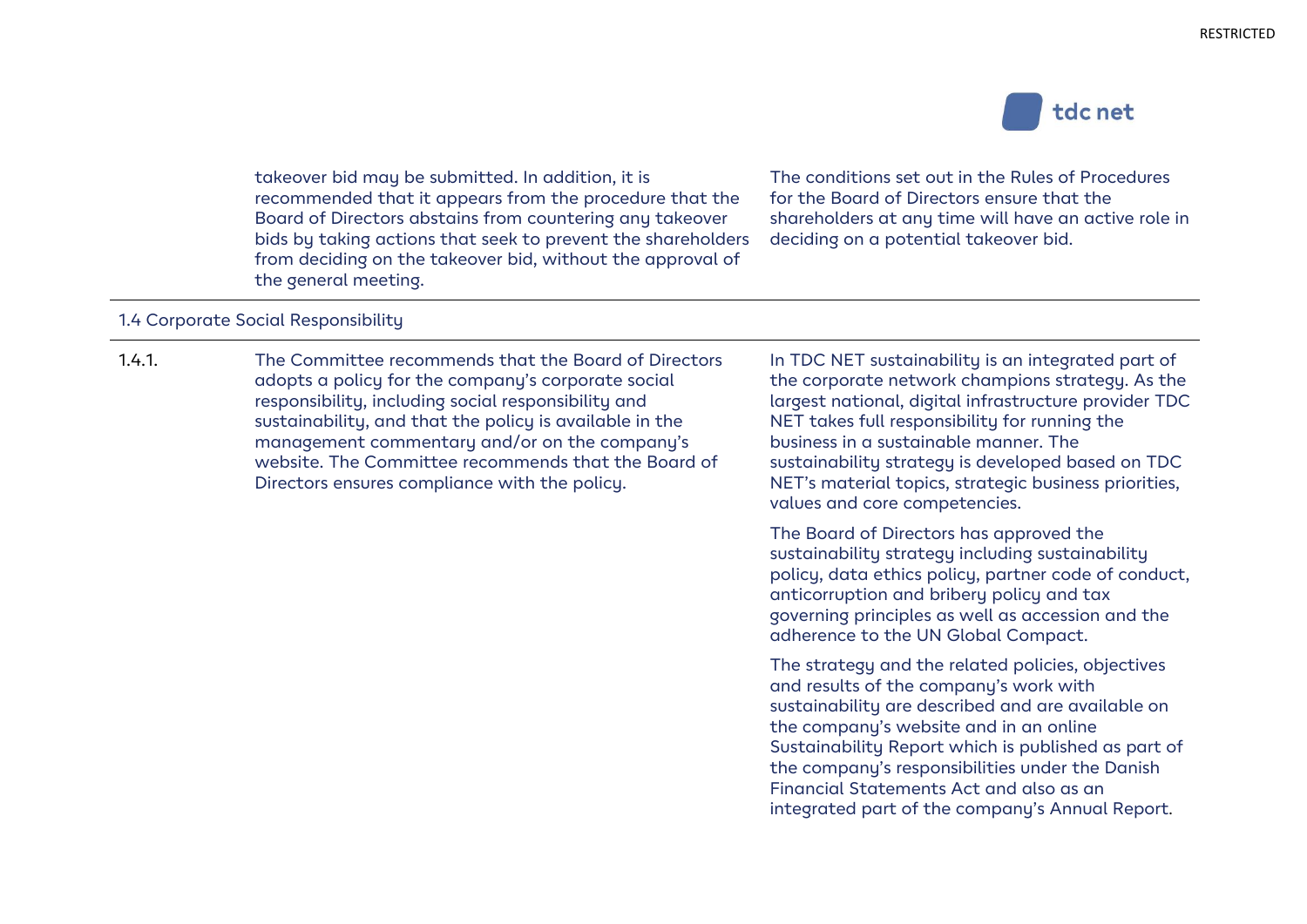

| 1.4.2. | The Committee recommends that the Board of Directors<br>adopts a tax policy to be made available on the company's<br>website.                                                                                                                                                                                                                                                                                          | Each year the tax guiding principles for the<br>company is presented to the audit committee. The<br>Tax guiding principles are public on the company's<br>website.                                                                  |
|--------|------------------------------------------------------------------------------------------------------------------------------------------------------------------------------------------------------------------------------------------------------------------------------------------------------------------------------------------------------------------------------------------------------------------------|-------------------------------------------------------------------------------------------------------------------------------------------------------------------------------------------------------------------------------------|
|        | 2. The duties and responsibilities of the Board of Directors                                                                                                                                                                                                                                                                                                                                                           |                                                                                                                                                                                                                                     |
| No. 1  | Recommendation                                                                                                                                                                                                                                                                                                                                                                                                         | TDC NET's approach                                                                                                                                                                                                                  |
|        | 2.1. Overall tasks and responsibilities                                                                                                                                                                                                                                                                                                                                                                                |                                                                                                                                                                                                                                     |
| 2.1.1. | The Committee recommends that the Board of Directors in<br>support of the company's statutory objects according to its<br>articles of association and the long-term value creation<br>considers the company's purpose and ensures and promotes<br>a good culture and sound values in the company. The<br>company should provide an account thereof in the<br>management commentary and/or on the company's<br>website. | The Board of Directors considers the company's<br>purpose on an ongoing level and is an active<br>support for the Management Team to ensure and<br>promote a good culture and sound values in the<br>company.                       |
| 2.1.2. | The Committee recommends that the Board of Directors at<br>least once a year discusses and on a regular basis follows up<br>on the company's overall strategic targets in order to ensure<br>the value creation in the company.                                                                                                                                                                                        | Annually, strategic seminars are held for the Board<br>of Directors prior of the Board of Directors taking a<br>final position on the company's overall strategy.<br>In 2021 the strategy was assessed via multiple<br>discussions. |
| 2.1.3. | The Committee recommends that the Board of Directors on<br>a continuously basis takes steps to examine whether the<br>company's share and capital structure supports the<br>strategy and the long-term value creation in the interest of                                                                                                                                                                               | The Board of Directors examines the company's<br>share and capital structure on a continuous basis.                                                                                                                                 |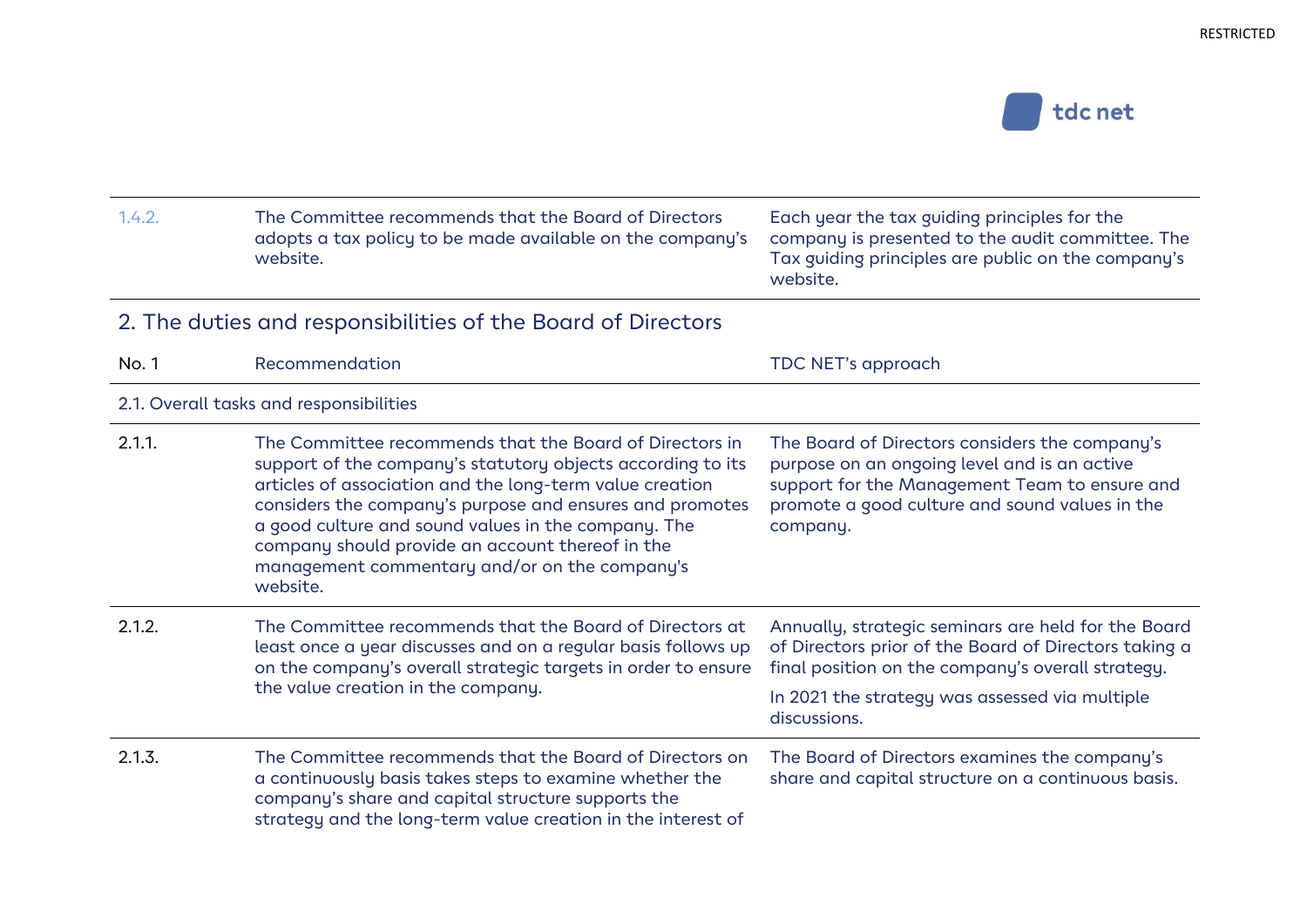

|           | the company as well as the shareholders. The Committee<br>recommends that the company gives an account thereof in<br>the management commentary.                                                                                                                                                                            | On 31 January 2022, TDC NET entered into an<br>aggregated EUR 3.3bn of committed new bank<br>facility in a secured infrastructure finance<br>structure. The proceeds have been used to repay<br>debt at TDC Holding A/S.                                                                                                                           |
|-----------|----------------------------------------------------------------------------------------------------------------------------------------------------------------------------------------------------------------------------------------------------------------------------------------------------------------------------|----------------------------------------------------------------------------------------------------------------------------------------------------------------------------------------------------------------------------------------------------------------------------------------------------------------------------------------------------|
|           |                                                                                                                                                                                                                                                                                                                            | The establishment of the new capital structure<br>supports the long-term strategy and value of the<br>company.                                                                                                                                                                                                                                     |
| 2.1.4.    | The Committee recommends that the Board of Directors<br>prepares and on an annual basis reviews guidelines for the<br>executive management, including requirements in respect of<br>the reporting to the Board of Directors.                                                                                               | The Board of Directors has approved rules of<br>procedures for the Executive Committee and the<br>rules are reviewed annually. This ensures that the<br>rules of procedure always reflect the business and<br>needs of the company and set out the necessary<br>requirements for the Executive Committee's<br>reporting to the Board of Directors. |
|           | 2.2. Members of the Board of Directors                                                                                                                                                                                                                                                                                     |                                                                                                                                                                                                                                                                                                                                                    |
| $2.2.1$ . | The Committee recommends that the Board of Directors, in<br>addition to a chairperson, appoints a vice chairperson, who<br>can step in if the chairperson is absent and who can<br>generally act as the chairperson's close sparring partner.                                                                              | On 8 December 2021 the board was strengthen with<br>6 new board members and a vice chairman was<br>appointed to the Board of Directors.                                                                                                                                                                                                            |
| 2.2.2.    | The Committee recommends that the chairperson in<br>cooperation with the individual members of the Board of<br>Directors ensures that the members up-date and<br>supplement their knowledge of relevant matters, and that<br>the members' special knowledge and qualifications are<br>applied in the best possible manner. | An assessment of the board members' required skills<br>and experience was made in connection with<br>onboarding of new board members in December<br>2021.                                                                                                                                                                                          |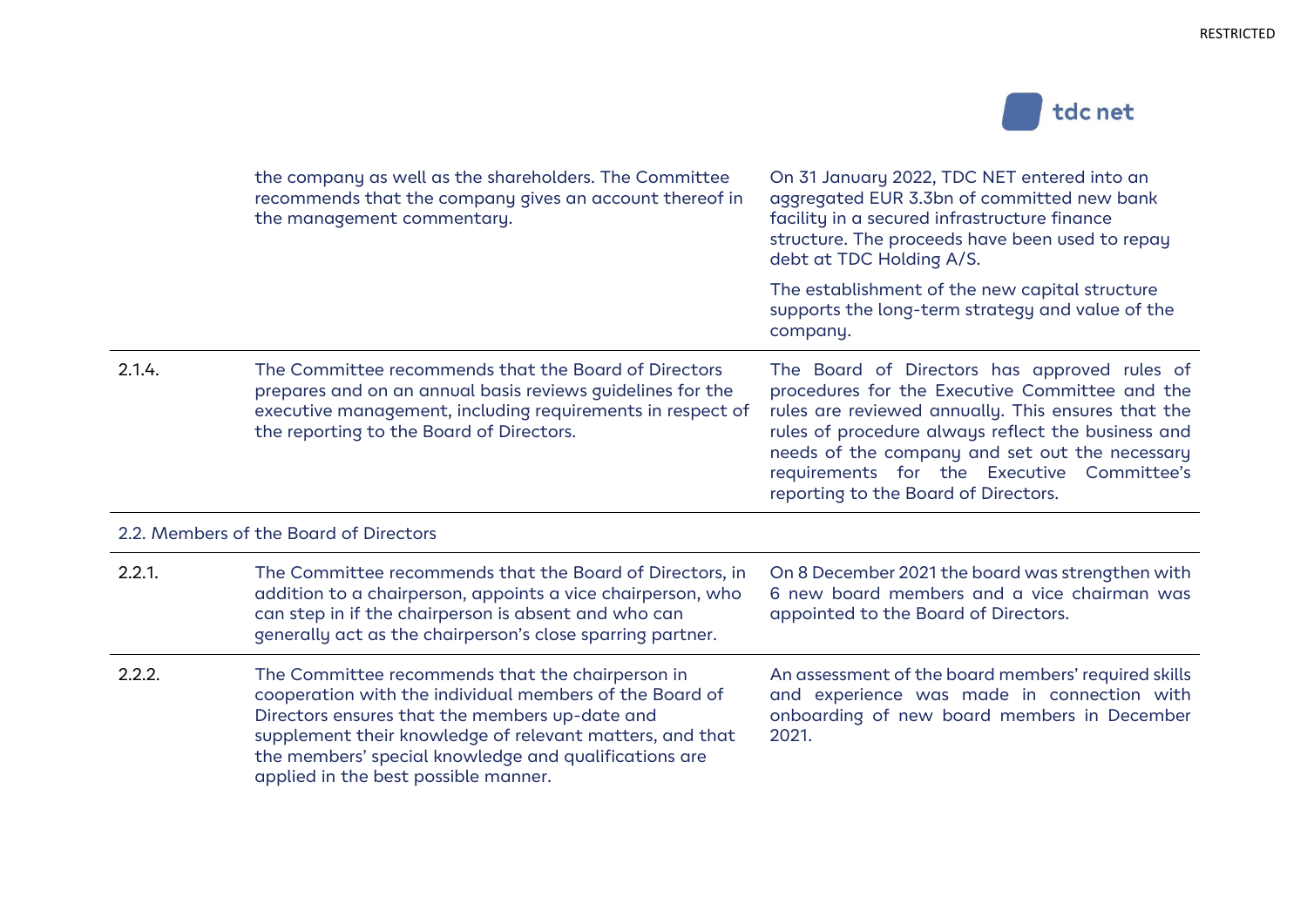

| 2.2.3. | The Committee recommends that if the Board of Directors,    | $\overline{A}$ |
|--------|-------------------------------------------------------------|----------------|
|        | in exceptional cases, requests a member of the Board of     | r.             |
|        | Directors to take on special duties for the company, for    | t              |
|        | instance, for a short period to take part in the daily      | E              |
|        | management of the company, the Board of Directors should    | -ir            |
|        | approve this in order to ensure that the Board of Directors | <sub>S</sub>   |
|        | maintains its independent overall management and control    | $\vee$         |
|        | function. It is recommended that the company publishes      |                |
|        | any decision on allowing a member of the Board of           |                |
|        | Directors to take part in the daily management, including   |                |
|        | the expected duration thereof.                              |                |

At this time, the Board of Directors has not requested any members of the Board of Directors to carry out special tasks for the company. If the Board of Directors at a later stage would feel nduced to request a board member to carry out such special tasks, this will be done in accordance with this recommendation.

#### 3. The composition, organization and evaluation of the Board of Directors

the composition of and diversity on the Board of Directors.

| No. 1            | Recommendation                                                                                                                                                                                                                                                                                                                                                                                                               | TDC NET's approach                                                                                                                                                                 |
|------------------|------------------------------------------------------------------------------------------------------------------------------------------------------------------------------------------------------------------------------------------------------------------------------------------------------------------------------------------------------------------------------------------------------------------------------|------------------------------------------------------------------------------------------------------------------------------------------------------------------------------------|
| 3.1. Composition |                                                                                                                                                                                                                                                                                                                                                                                                                              |                                                                                                                                                                                    |
| 3.1.1.           | The Committee recommends that the Board of Directors on The Board of Directors annually reviews the<br>an annual basis reviews and in the management composition of and diversity on the Board of<br>commentary and/or on the company's website states<br>• which qualifications the Board of Directors should<br>possess, collectively and individually, in order to<br>perform its duties in the best possible manner, and | Directors. The information is available in the<br>Management Report in the Annual Report and on<br>the company's website.<br>As part of the Board of Directors' annual evaluation, |

As part of the Board of Directors' annual evaluation, the board assesses whether the board members have the required skills and experience or if members' expertise should be updated in some respects.

For practical reasons set out in this recommendation 3.5.1, the Board of Directors chose not to formally perform an evaluation in 2021 but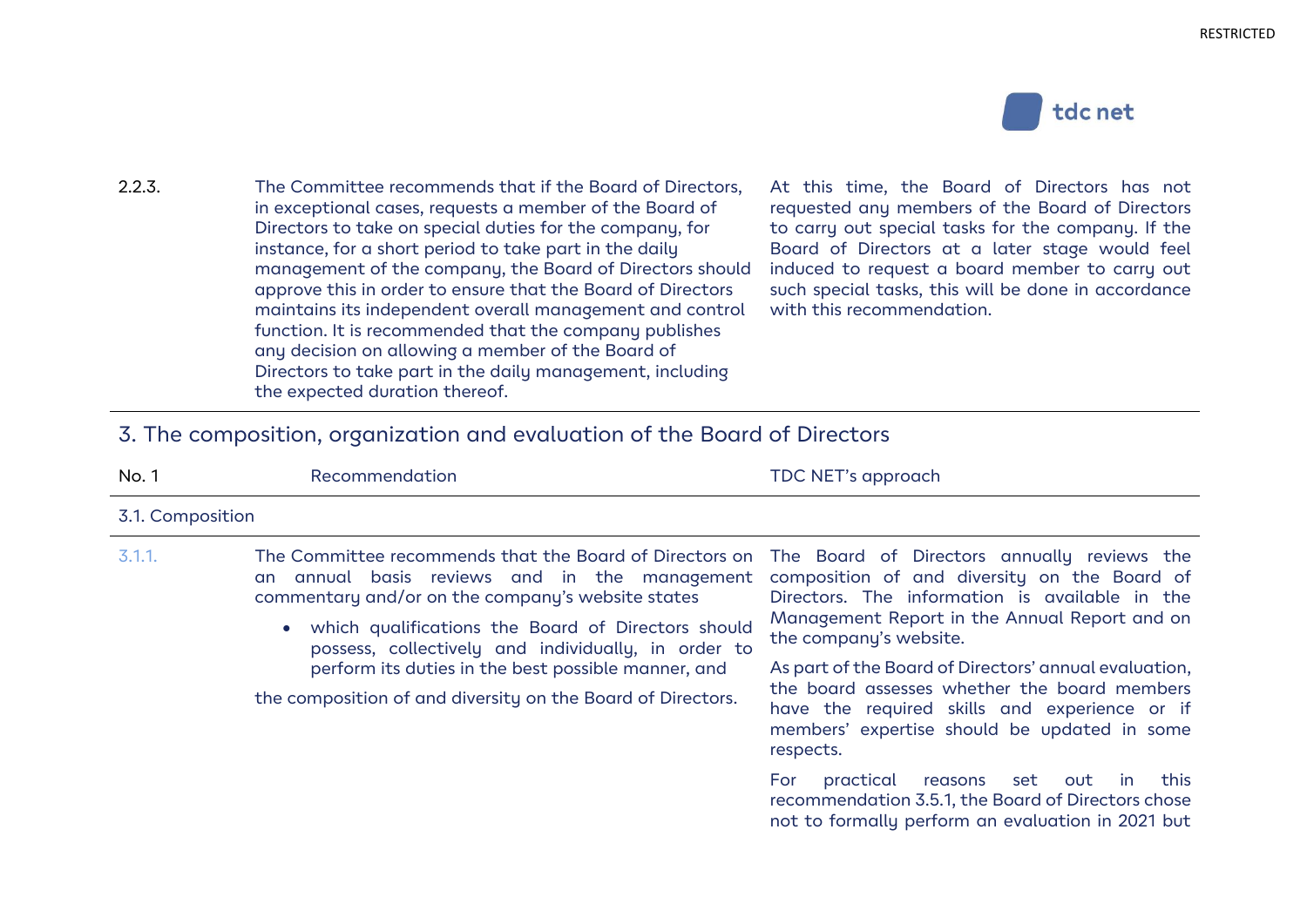

|        |                                                                                                                                                                                                                                                                                                                                                                                       | discussed how to organize its work to create<br>maximum value for the company in 2022. For this<br>reason, the information is not available in the<br>Management Report in the Annual Report or on the<br>website.                                                          |
|--------|---------------------------------------------------------------------------------------------------------------------------------------------------------------------------------------------------------------------------------------------------------------------------------------------------------------------------------------------------------------------------------------|-----------------------------------------------------------------------------------------------------------------------------------------------------------------------------------------------------------------------------------------------------------------------------|
| 3.1.2. | The Committee recommends that the Board of Directors on<br>an annual basis discusses the company's activities in order<br>to ensure relevant diversity at the different management<br>levels of the company and adopts a diversity policy, which<br>is included in the management commentary and/or<br>available on the company's website.                                            | Discussion of diversity at management levels takes<br>place several times a year. TDC NET has set a<br>target of 70(M)/30(W) gender balance across all<br>leadership levels by 2025 and a longer-term<br>ambition towards of moving towards a more equal<br>gender balance. |
|        |                                                                                                                                                                                                                                                                                                                                                                                       | As part of the separation journey TDC NET is<br>working on defining scope for the company's<br>diversity & inclusion policy and working towards<br>finalizing the policy by end 2022.                                                                                       |
| 3.1.3. | The committee recommends that candidates for the Board<br>of Directors are recruited based on a thorough process<br>approved by the Board of Directors. The Committee<br>recommends that in assessing candidates for the Board of<br>Directors - in addition to individual competencies and<br>qualifications - the need for continuity, renewal and<br>diversity is also considered. | The compensation and nomination committee is<br>responsible for the process of recruitment of new<br>candidates to the Board of Directors. This is done<br>based on a process from the Board of Directors<br>that is compliant with the recommendation.                     |
| 3.1.4. | The Committee recommends that the notice convening<br>general meetings, where election of members to the Board of<br>Directors is on the agenda - in addition to the statutory items<br>- also includes a description of the proposed candidates'<br>qualifications,<br>$\bullet$                                                                                                     | A notice convening the general meeting where the<br>agenda including the election of members to the<br>Board of Directors are sent to the company's sole<br>shareholder TDC NET Holding in accordance with<br>this recommendation.                                          |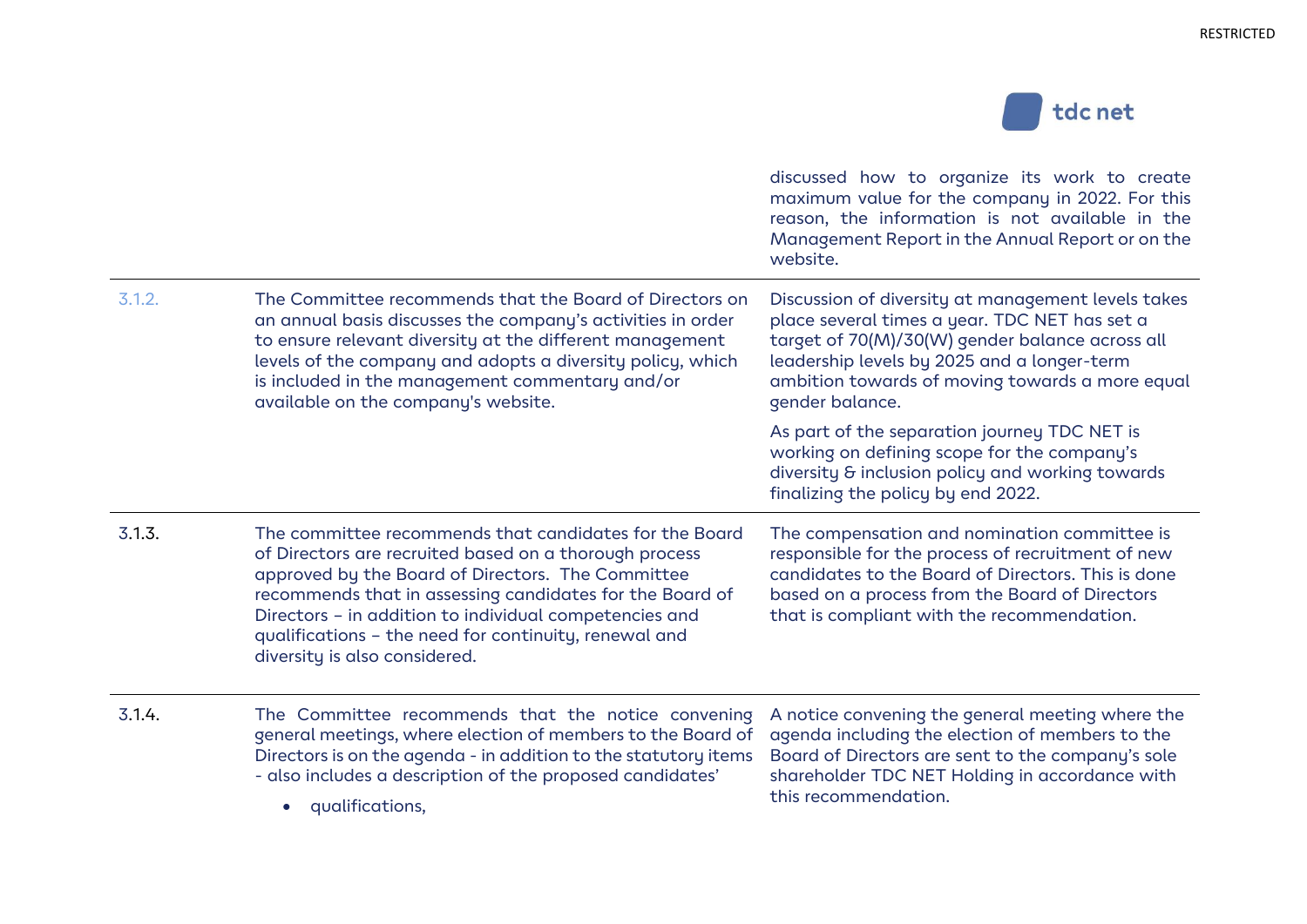

- other managerial duties in commercial undertakings, including board committees,
- demanding organisational assignments and
- independence.

3.1.5. The Committee recommends that members to the Board of Members of the Board of Directors elected by the Directors elected by the general meeting stand for election general meeting are up for election every year on every year at the annual general meeting, and that the the annual general meeting and are nominated members are nominated and elected individually. and elected individually.

#### 3.2 The Board of Directors independence

3.2.1. The Committee recommends that at least half of the members of the Board of Directors elected in general meeting are independent in order for the Board of Directors to be able to act independently avoiding conflicts of interests.

In order to be independent, the member in question may not:

- be or within the past five years have been a member of the executive management or an executive employee in the company, a subsidiary or a group company,
- within the past five years have received large emoluments from the company/group, a subsidiary or a group company in another capacity than as member of the Board of Directors,
- represent or be associated with a controlling shareholder,
- within the past year have had a business relationship (e.g. personally or indirectly as a partner or an

Of the six board members elected by the general meeting three are considered independent.

Two board members are employed by consortium investors and thus are not considered independent. Further, a board member was CEO of the parent company TDC Holding A/S in the period 17 February 2020 – 8 December 2022 and therefore not considered independent either.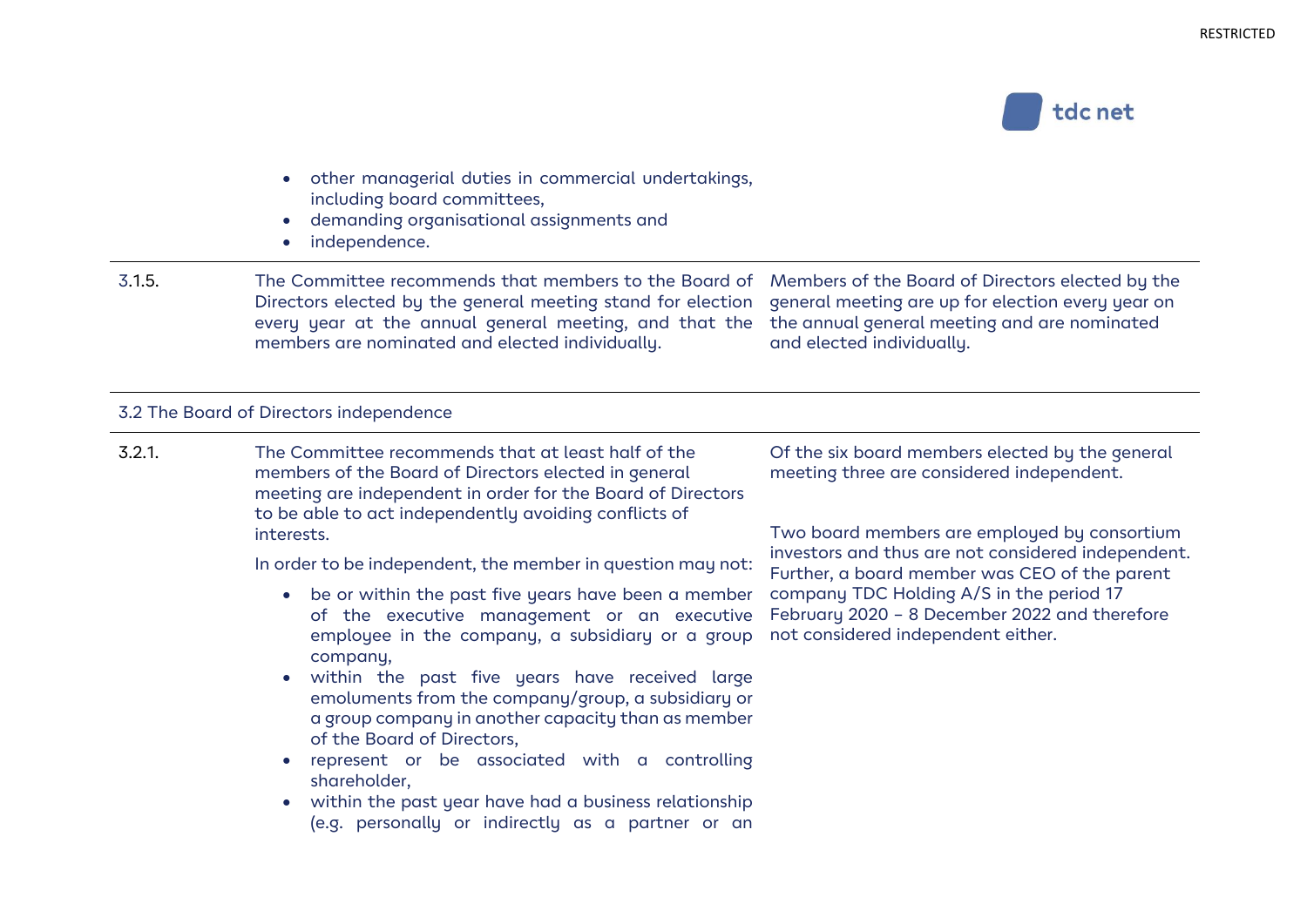

employee, shareholder, customer, supplier or member of a governing body in companies with similar relations) with the company, a subsidiary or a group company, which is significant for the company and/or the business relationship,

- be or within the past three years have been employed with or a partner in the same company as the company's auditor elected in general meeting,
- be a CEO in a company with cross-memberships in the company's management,
- have been a member of the Board of Directors for more than twelve years, or
- be closely related to persons, who are not independent, cf. the above-stated criteria.

Even if a member of the Board of Directors does not fall within the above-stated criteria, the Board of Directors may for other reasons decide that the member in question is not independent.

3.2.2. The Committee recommends that members of the executive management are not members of the Board of Directors and that members retiring from the executive management does not join the Board of Directors immediately thereafter.

The chairman of the Board of Directors was CEO in the indirect parent company TDC Holding A/S until 8 December 2021. The Board of Directors believes this to be the right composition for TDC NET's Board of Directors given the TDC NET separation journey in 2019 - 2021.

#### 3.3. Members of the Board of Directors and the number of managerial duties

3.3.1. The Committee recommends that the Board of Directors and each of the members on the Board of Directors, in connection with the annual evaluation, cf. recommendation 3.5.1., assesses how much time is required to perform the Board members are encouraged to make such assessment when nominated to the Board of Directors, as well as on an ongoing basis. The Board of Directors plans to include this assessment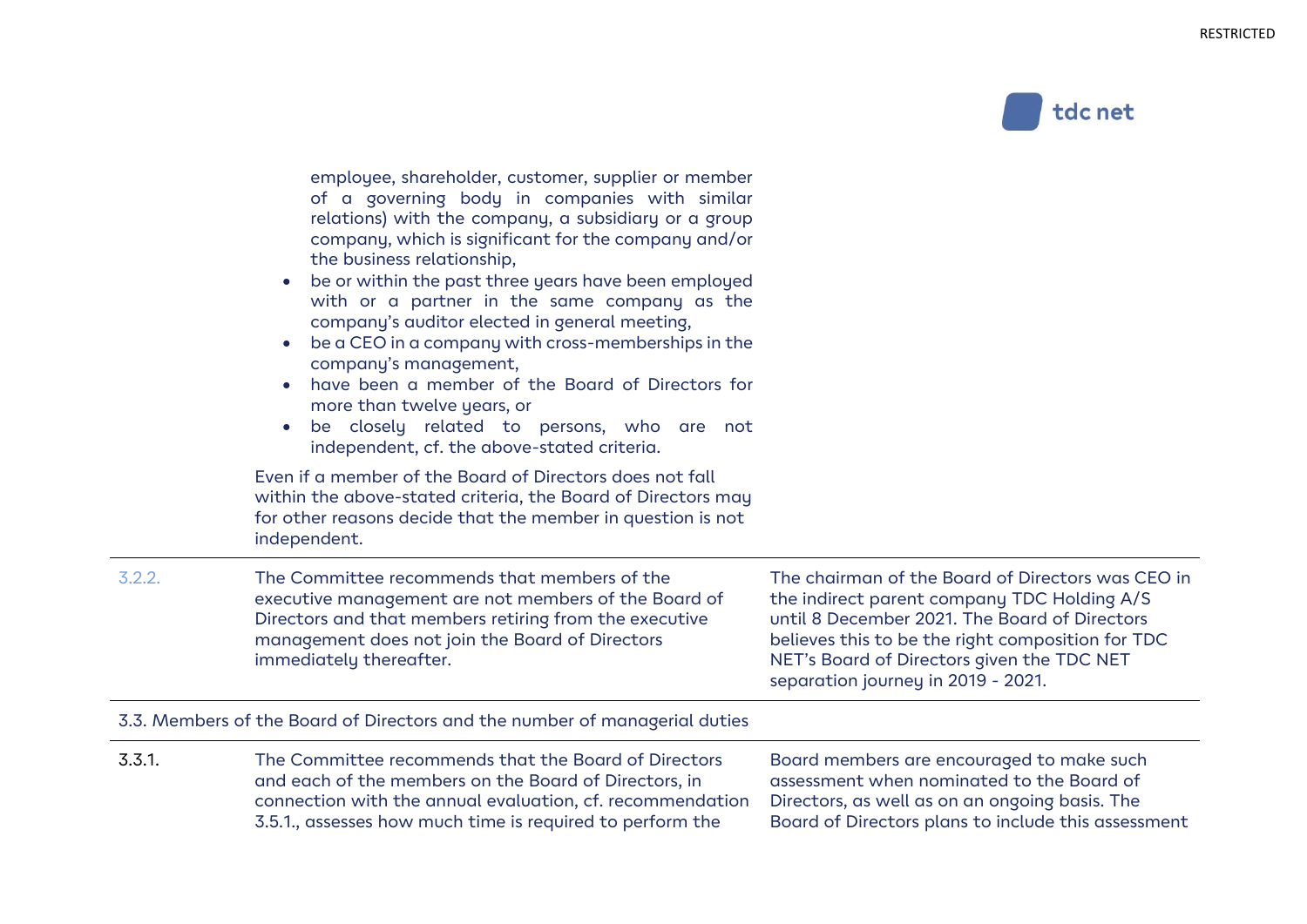

board duties. The aim is for the individual member of the Board of Directors not to take on more managerial duties than the board member in question is able to perform in a satisfactory manner.

in the 2022 evaluation. For practical reasons described in recommendation 3.5.1, an evaluation was not performed in 2021.

3.3.2. The Committee recommends that the management commentary, in addition to the statutory requirements, contains the following information on the individual members of the Board of Directors:

- position, age and gender,
- competencies and qualifications relevant to the company,
- independence,
- year of joining the Board of Directors,
- year of expiry of the current election period,
- participation in meetings of the Board of Directors and committee meetings,
- managerial duties in other commercial undertakings, including board committees, and demanding organisational assignments, and
- the number of shares, options, warrants, etc. that the member holds in the company and its group companies and any changes in such holdings during the financial year.

The Management Report in the Annual Report includes all relevant information as applicable, in line with this recommendation, with the exemption of information about each individual board member's competencies and qualifications relevant to the company given reasons set out in recommendations 3.1.1. and 3.5.1.

#### 3.4 Board committees

3.4.1. The Committee recommends that the management The Board of Directors has established an audit describes in the management commentary: committee, a compensation and nomination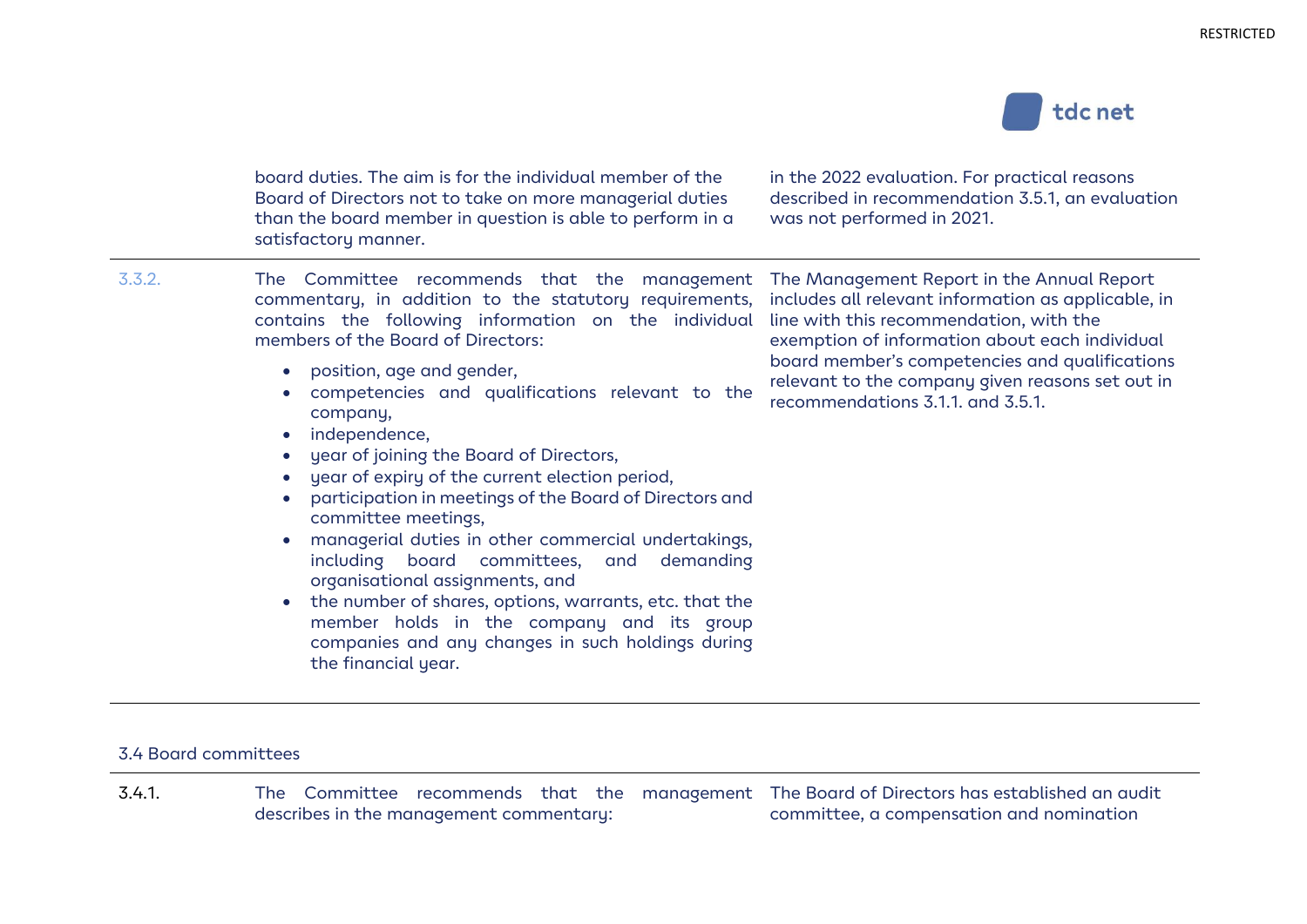

|        | the board committees' most significant activities and<br>$\bullet$<br>number of meetings in the past year, and<br>the members on the individual board committees,<br>$\bullet$<br>including the chairperson and the independence of the<br>members of the committee in question.<br>In addition, it is recommended that the board committees'<br>terms of reference are published on the company's website.                                                                                                                                      | committee and a health and safety committee to<br>supervise certain fields and prepare cases to be<br>decided on subsequently by the Board of Directors.<br>The recommended information is published in the<br>Management Report in the Annual Report (to<br>some extent with reference to the company's<br>website) and on the company's website. |
|--------|--------------------------------------------------------------------------------------------------------------------------------------------------------------------------------------------------------------------------------------------------------------------------------------------------------------------------------------------------------------------------------------------------------------------------------------------------------------------------------------------------------------------------------------------------|----------------------------------------------------------------------------------------------------------------------------------------------------------------------------------------------------------------------------------------------------------------------------------------------------------------------------------------------------|
| 3.4.2. | The Committee recommends that board committees solely<br>consist of members of the Board of Directors and that the<br>majority of the members of the board committees are<br>independent.                                                                                                                                                                                                                                                                                                                                                        | The committees solely consist of members of the<br>Board of Directors, however, for practical reasons<br>covered in 3.2.1, the majority of the members of<br>the board committees are not independent.                                                                                                                                             |
| 3.4.3. | The Committee recommends that the Board of Directors<br>establishes an audit committee and appoints a chairperson<br>of the audit committee, who is not the chairperson of the<br>Board of Directors. The Committee recommends that the<br>audit committee, in addition to its statutory duties, assists<br>the Board of Directors in:                                                                                                                                                                                                           | The Board of Directors has set up an audit<br>committee which complies with the<br>recommendation.                                                                                                                                                                                                                                                 |
|        | supervising the correctness of the published financial<br>$\bullet$<br>information, including accounting practices in<br>significant areas, significant accounting estimates and<br>related party transactions,<br>reviewing internal control and risk areas in order to<br>$\bullet$<br>ensure management of significant risks, including in<br>relation to the announced financial outlook,<br>assessing the need for internal audit,<br>$\bullet$<br>performing the evaluation of the auditor elected by<br>$\bullet$<br>the general meeting, |                                                                                                                                                                                                                                                                                                                                                    |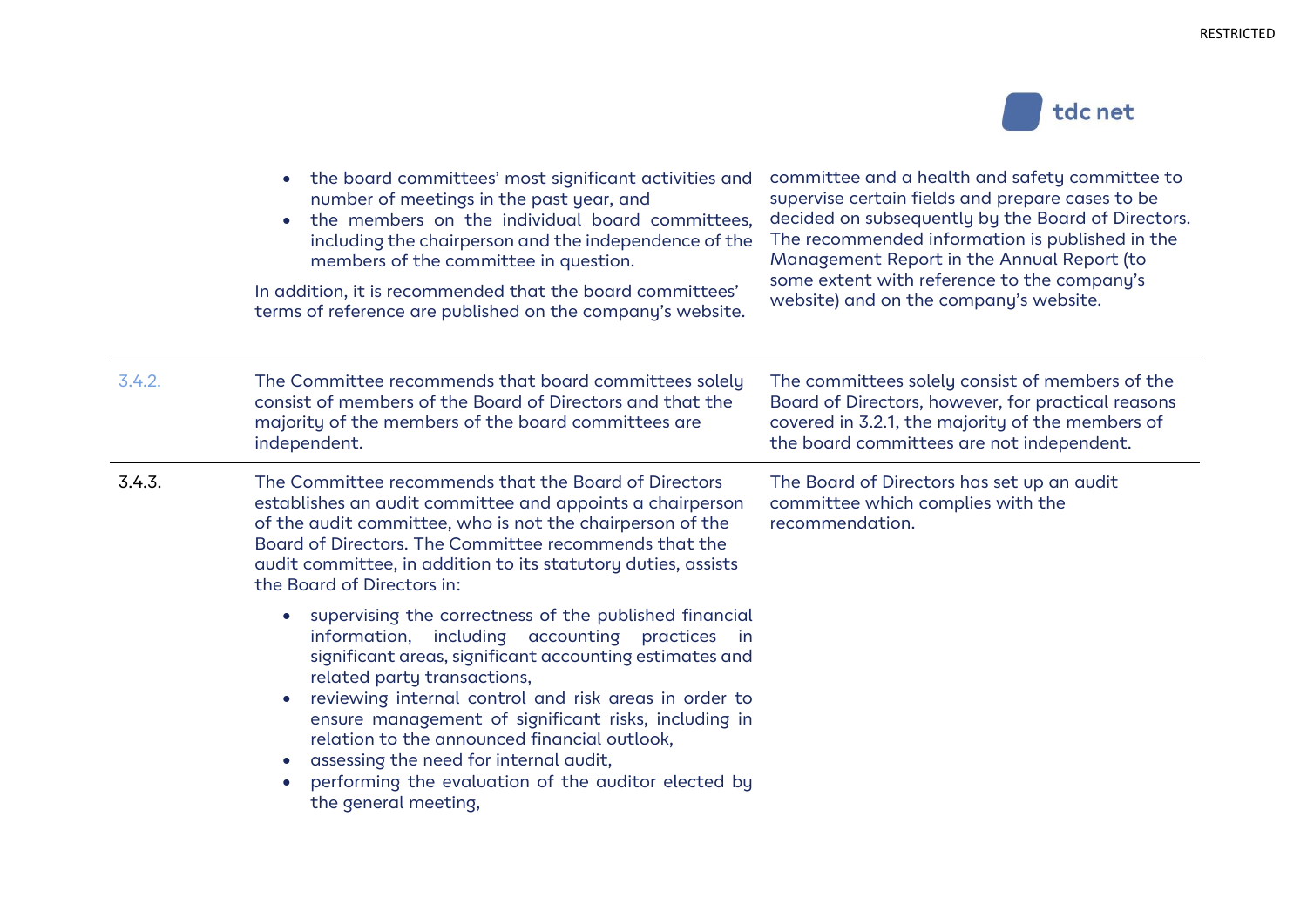

- reviewing the auditor fee for the auditor elected by the general meeting,
- supervising the scope of the non-audit services performed by the auditor elected by the general meeting, and
- ensuring regular interaction between the auditor elected by the general meeting and the Board of Directors, for instance, that the Board of Directors and the audit committee at least once a year meet with the auditor without the executive management being present.

If the Board of Directors, based on a recommendation from the audit committee, decides to set up an internal audit function, the audit committee must:

- prepare terms of reference and recommendations on the nomination, employment and dismissal of the head of the internal audit function and on the budget for the department,
- ensure that the internal audit function has sufficient resources and competencies to perform its role, and
- supervise the executive management's follow-up on the conclusions and recommendations of the internal audit function.
- 3.4.4. 3.4.4. The Committee recommends that the Board of Directors establishes a nomination committee to perform at least the following preparatory tasks:
	- describing the required qualifications for a given member of the Board of Directors and the executive management, the estimated time required for establish the compensation committee and

The Board of Directors has set up a compensation and nomination Committee which fulfils the recommended preparatory tasks.

For practical reasons the company has chosen to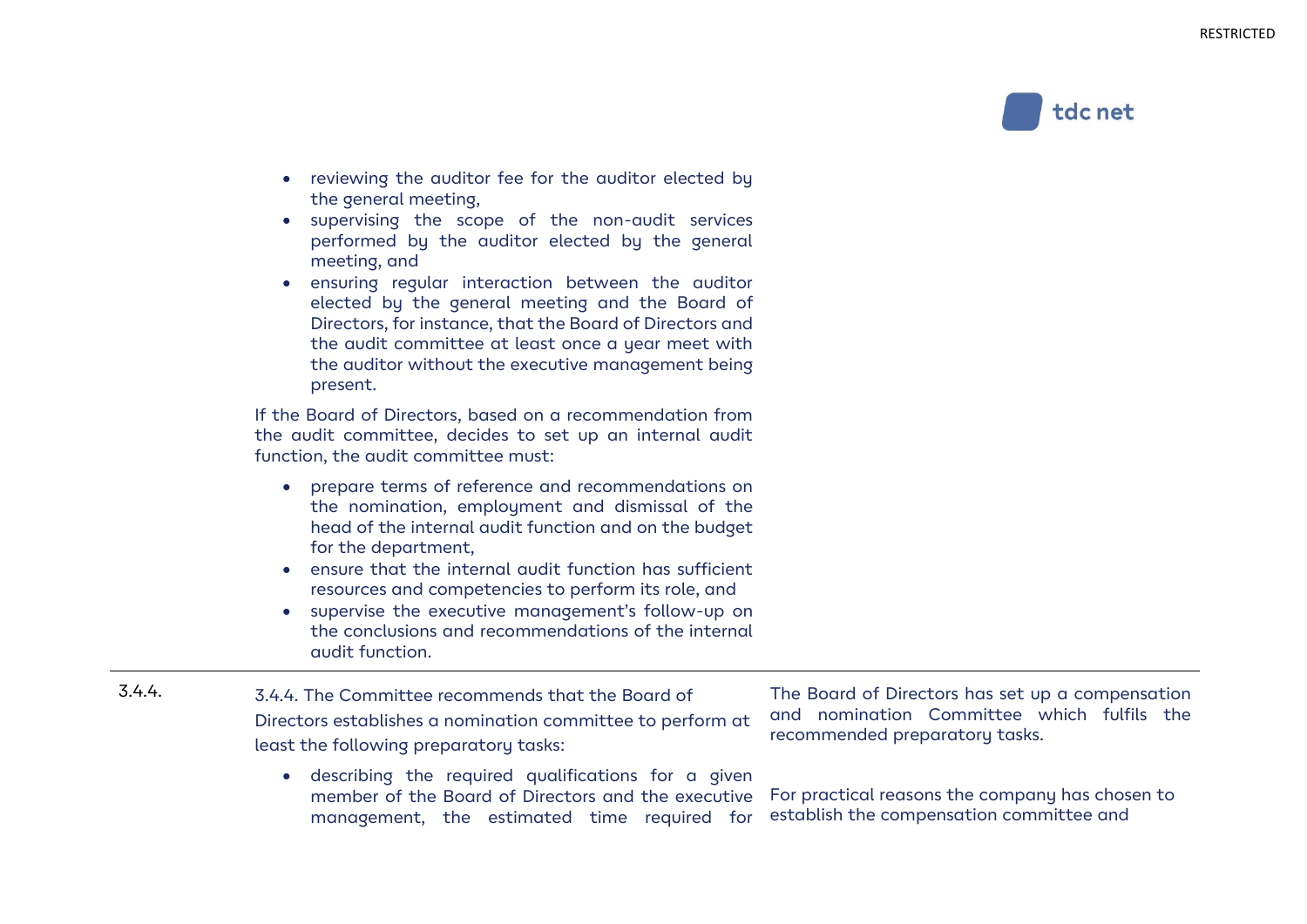

performing the duties of this member of the Board of nomination committee as one joined committee Directors and the competencies, knowledge and (the compensation and nomination committee). experience that is or should be represented in the two management bodies,

- on an annual basis evaluating the Board of Directors and the executive management's structure, size, composition and results and preparing recommendations for the Board of Directors for any changes,
- in cooperation with the chairperson handling the annual evaluation of the Board of Directors and assessing the individual management members' competencies, knowledge, experience and succession as well as reporting on it to the Board of Directors,
- handling the recruitment of new members to the Board of Directors and the executive management and nominating candidates for the Board of Directors' approval,
- ensuring that a succession plan for the executive management is in place,
- supervising executive managements' policy for the engagement of executive employees, and supervising the preparation of a diversity policy for the Board of Directors' approval.

- 3.4.5. The Committee recommends that the Board of Directors The Board of Directors has set up a compensation establishes a remuneration committee to perform at least and nomination committee, reference is made to the following preparatory tasks:
	- preparing a draft remuneration policy for the Board of The compensation and nomination committee Directors' approval prior to the presentation at the determines the remuneration and other general meeting,

section 3.4.6.

employment terms for members of the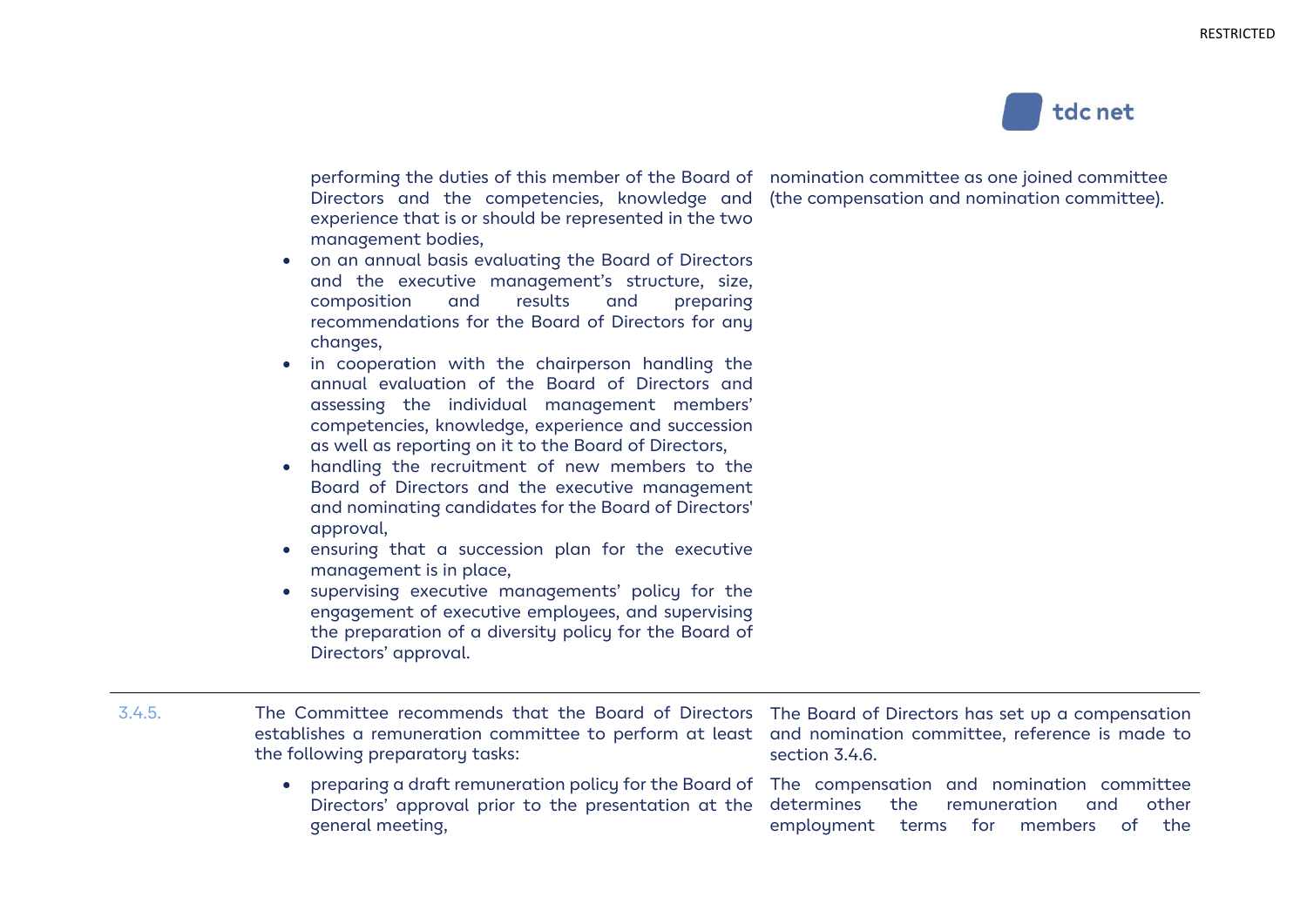

- providing a proposal to the Board of Directors on the remuneration of the members of the executive management,
- providing a proposal to the Board of Directors on the remuneration of the Board of Directors prior to the presentation at the general meeting,
- ensuring that the management's actual remuneration complies with the company's remuneration policy and the evaluation of the individual member's performance, and
- assisting in the preparation of the annual remuneration report for the Board of Directors' approval prior to the presentation for the general meeting's advisory vote.

Management Team and annually approves the overall principles for the company's bonus and other short-term or long-term incentive programs.

The Board of Directors considers it appropriate that a committee of the Board of Directors is able to work in more detail with the company's current remuneration policy for the Board of Directors and the Management Team. The compensation and nomination committee reports to the entire Board of Directors on an ongoing basis.

Further, the compensation and nomination committee does not assist with the preparation of an Annual Remuneration Report as such report is not produced.

#### 3.5. Evaluation of the Board of Directors and the executive committee

- 3.5.1. The Committee recommends that the Board of Directors once a year evaluates the Board of Directors and at least every three years engages external assistance in the evaluation. The Committee recommends that the evaluation focuses on the recommendations on the Board of Directors' work, efficiency, composition and organisation, cf. recommendations 3.1.-3.4. above, and that the evaluation as a minimum always includes the following topics:
	- the composition of the Board of Directors with focus on competencies and diversity

At an extraordinary general meeting on 8 December 2021 the Board of Directors was strengthen with six new board members bringing the number of board members from five to a total of nine including three employee-elected board members.

For this reason, the Board of Directors chose not to formally evaluate its performance in 2021 but discussed how to organize its work to create maximum value for the company in 2022. The Board of Directors plans to evaluate its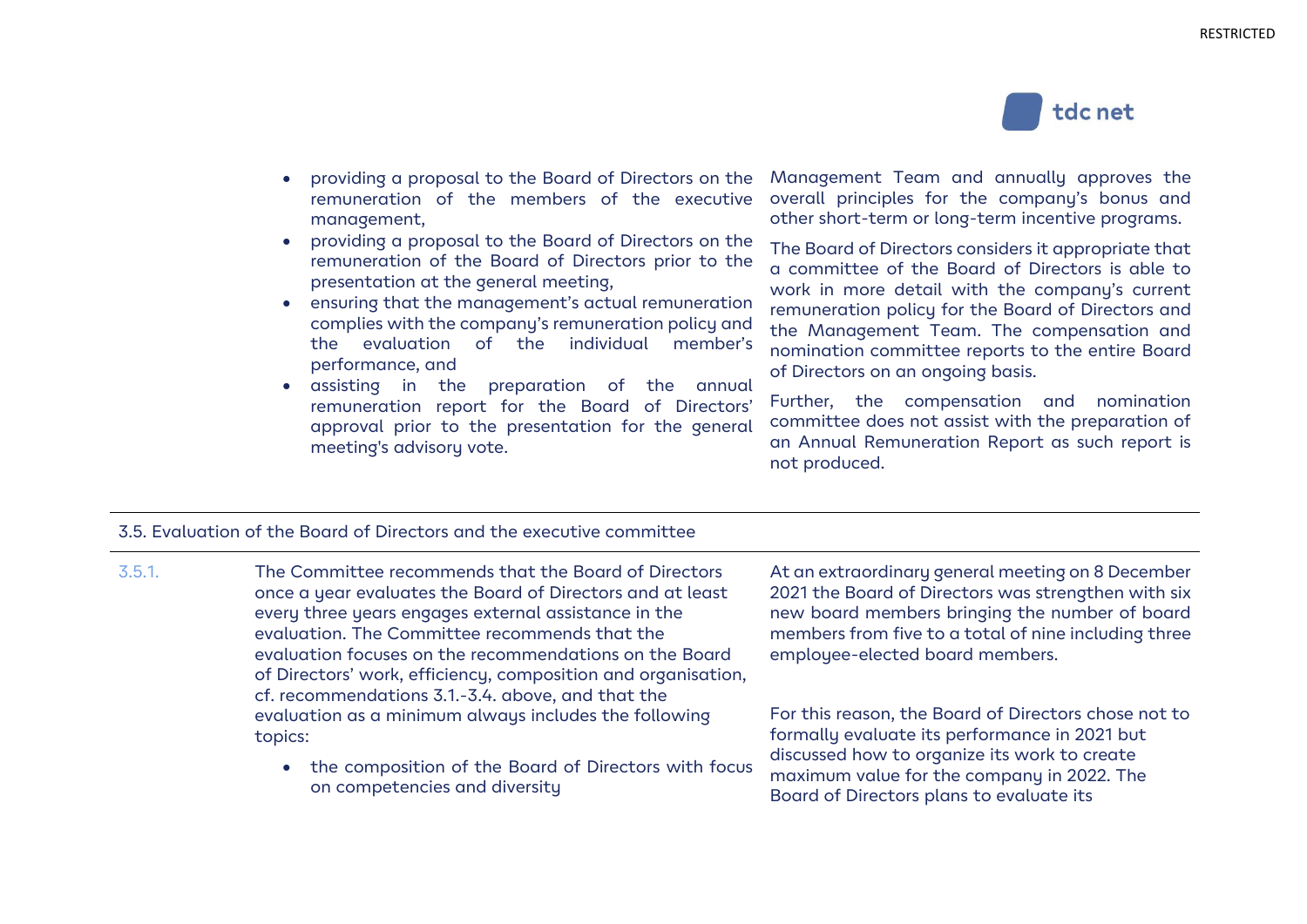

|        | the Board of Directors and the individual member's<br>$\bullet$<br>contribution and results,<br>the cooperation on the Board of Directors and<br>$\bullet$<br>between the Board of Directors and the executive<br>management,<br>the chairperson's leadership of the Board of Directors,<br>$\bullet$<br>the committee structure and the work in the<br>$\bullet$<br>committees,<br>the organisation of the work of the Board of Directors<br>$\bullet$<br>and the quality of the material provided to the Board<br>of Directors, and | performance in 2022 and organize the evaluation<br>to comply with this recommendation.                                                                                                                                                                                                                                                                                    |
|--------|---------------------------------------------------------------------------------------------------------------------------------------------------------------------------------------------------------------------------------------------------------------------------------------------------------------------------------------------------------------------------------------------------------------------------------------------------------------------------------------------------------------------------------------|---------------------------------------------------------------------------------------------------------------------------------------------------------------------------------------------------------------------------------------------------------------------------------------------------------------------------------------------------------------------------|
|        | the board members' preparation for and active<br>participation in the meetings of the Board of Directors.                                                                                                                                                                                                                                                                                                                                                                                                                             |                                                                                                                                                                                                                                                                                                                                                                           |
| 3.5.2. | The Committee recommends that the entire Board of<br>Directors discusses the result of the evaluation of the Board<br>of Directors and that the procedure for the evaluation and                                                                                                                                                                                                                                                                                                                                                      | The entire Board of Directors is involved in and<br>approves the process for the annual evaluation<br>and discusses the results of the it.                                                                                                                                                                                                                                |
|        | the general conclusions of the evaluation are described in<br>the management commentary, on the company's website<br>and at the company's general meeting.                                                                                                                                                                                                                                                                                                                                                                            | For reasons described in section 3.5.1, the general<br>conclusions for 2021 are not described in the<br>Management Report, on the company's website or<br>on the company's general meeting.                                                                                                                                                                               |
| 3.5.3. | The Committee recommends that the Board of Directors at<br>least once a year evaluates the work and results of the<br>executive management according to pre-established<br>criteria, and that the chairperson reviews the evaluation<br>together with the executive management. In addition, the<br>Board of Directors should on a continuous basis assess the<br>need for changes in the structure and composition of the<br>executive management, including in respect of diversity,                                                | The task of evaluating the work and results of the<br>Management Team and assessing the need for<br>change and structure and composition of the<br>Management Team is delegated to the<br>compensation and nomination committee that<br>performs the task in accordance with the<br>recommendation. The compensation and<br>nomination committee shares and discusses the |

results with the Board of Directors.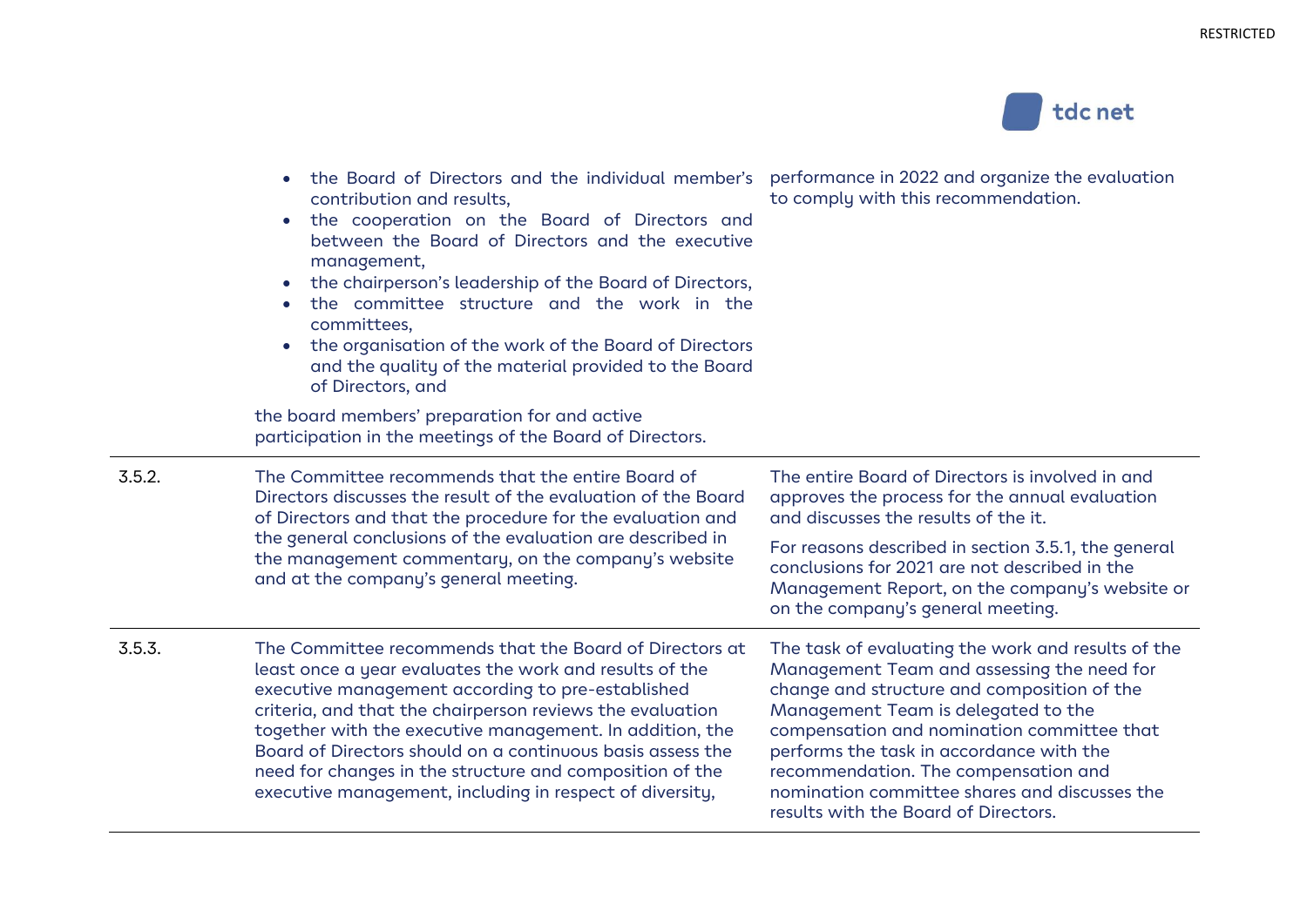

#### succession planning and risks, in light of the company's strategy.

### 4. Remuneration of management

| No.    | Recommendation                                                                                                                                                                                                                                                 | TDC NET's approach                                                                                                                                                                                                                                                                            |
|--------|----------------------------------------------------------------------------------------------------------------------------------------------------------------------------------------------------------------------------------------------------------------|-----------------------------------------------------------------------------------------------------------------------------------------------------------------------------------------------------------------------------------------------------------------------------------------------|
|        | 4.1. Remuneration of the Board of Directors and the executive management                                                                                                                                                                                       |                                                                                                                                                                                                                                                                                               |
| 4.1.1. | The Committee recommends that the remuneration for the<br>Board of Directors and the executive management and the<br>other terms of employment/service is considered<br>competitive and consistent with the company's long-term<br>shareholder interests.      | Remuneration for the Board of Directors and the<br>Management Team is compared using external<br>salary benchmarks provided and is thus considered<br>competitive and consistent with the company's<br>long-term shareholder interest.                                                        |
| 4.1.2. | Committee recommends that share-based incentive<br>schemes are revolving, i.e. that they are periodically<br>granted, and that they primarily consist of long-term<br>schemes with a vesting or maturity period of at least three<br>years.                    | The company does not use share-based<br>remuneration.                                                                                                                                                                                                                                         |
| 4.1.3. | The Committee recommends that the variable part of the<br>remuneration has a cap at the time of grant, and that there<br>is transparency in respect of the potential value at the time<br>of exercise under pessimistic, expected and optimistic<br>scenarios. | The cap for the short-term incentive program is<br>100% and 72% for the long-term incentive program.<br>Setting of targets and calculation is done in<br>collaboration between the Management Team<br>and the Board of Directors and frequent forecasts<br>are provided for the organization. |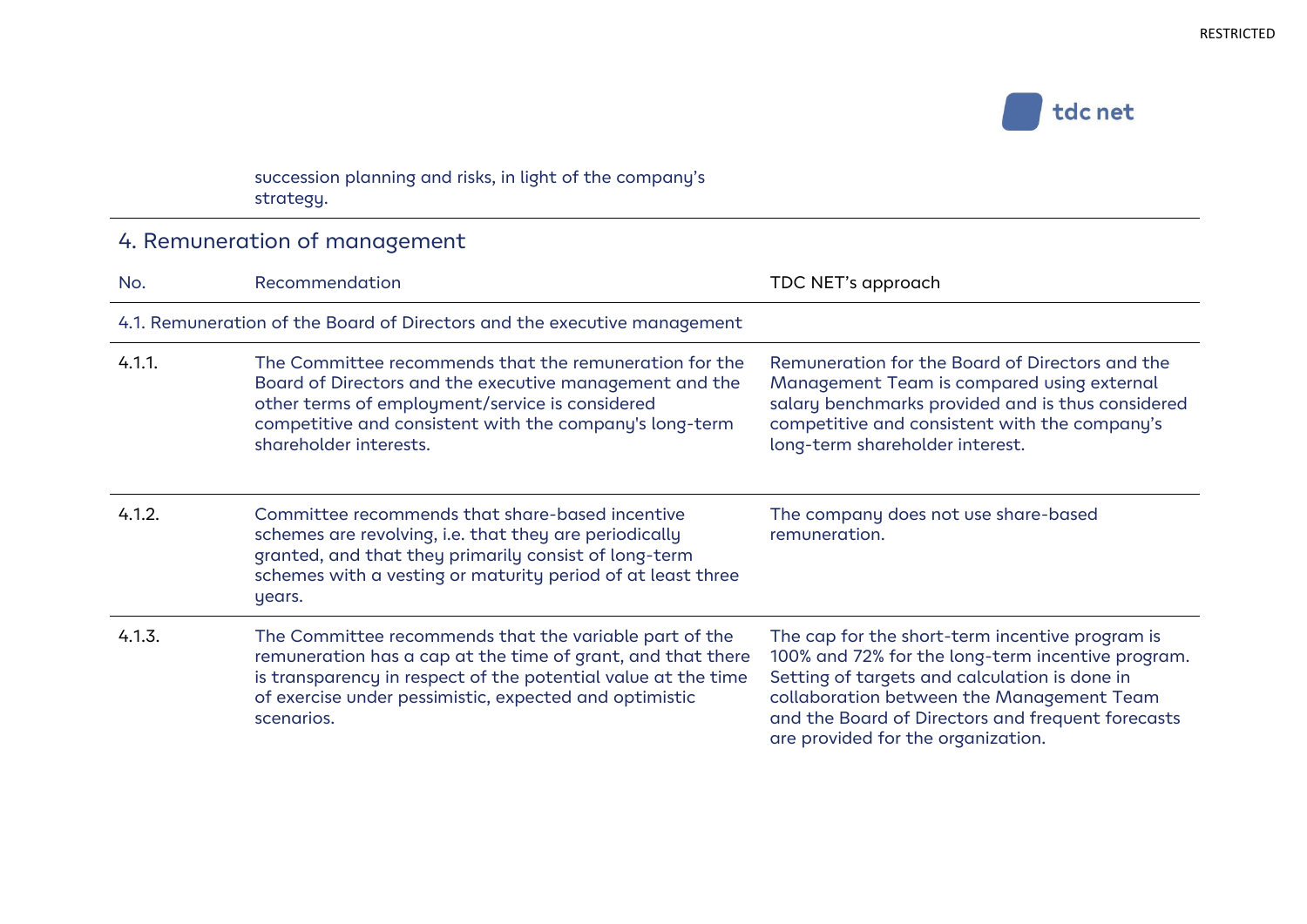

| 4.1.4. | The Committee recommends that the overall value of the<br>remuneration for the notice period, including severance<br>payment, in connection with a member of the executive<br>management's departure, does not exceed two years'<br>remuneration including all remuneration elements.                                                                                                                                         | No agreements have been made or will be made<br>on termination payments that amount to more<br>than two years' annual remuneration.                                                                                    |
|--------|-------------------------------------------------------------------------------------------------------------------------------------------------------------------------------------------------------------------------------------------------------------------------------------------------------------------------------------------------------------------------------------------------------------------------------|------------------------------------------------------------------------------------------------------------------------------------------------------------------------------------------------------------------------|
| 4.1.5. | The Committee recommends that members of the Board of<br>Directors are not remunerated with share options and<br>warrants.                                                                                                                                                                                                                                                                                                    | The Board of Directors receives fixed<br>compensation only and has no incentive schemes.                                                                                                                               |
| 4.1.6. | The Committee recommends that the company has the<br>option to reclaim, in whole or in part, variable remuneration<br>from the Board of Directors and the executive management<br>if the remuneration granted, earned or paid was based on<br>information, which subsequently proves to be incorrect, or if<br>the recipient acted in bad faith in respect of other matters,<br>which implied payment of a too large variable | A provision of claw back is incorporated in service<br>agreements for Management Team members,<br>providing offsets in any variable payment either<br>partial or in whole payment in accordance with<br>the provision. |
|        | remuneration.                                                                                                                                                                                                                                                                                                                                                                                                                 | The Board of Directors does not receive variable<br>remuneration, reference is made to<br>recommendation 4.1.5.                                                                                                        |

| 5. Risk management |                                                                                                            |                                                                                                   |  |
|--------------------|------------------------------------------------------------------------------------------------------------|---------------------------------------------------------------------------------------------------|--|
| No.                | Recommendation                                                                                             | TDC NET's approach                                                                                |  |
|                    | 5.1. Identification of risks and openness in respect of additional information                             |                                                                                                   |  |
| 5.1.1.             | The Committee recommends that the Board of Directors<br>based on the company's strategy and business model | The company has an Enterprise Risk Management<br>framework, anchored in Finance, that secure that |  |